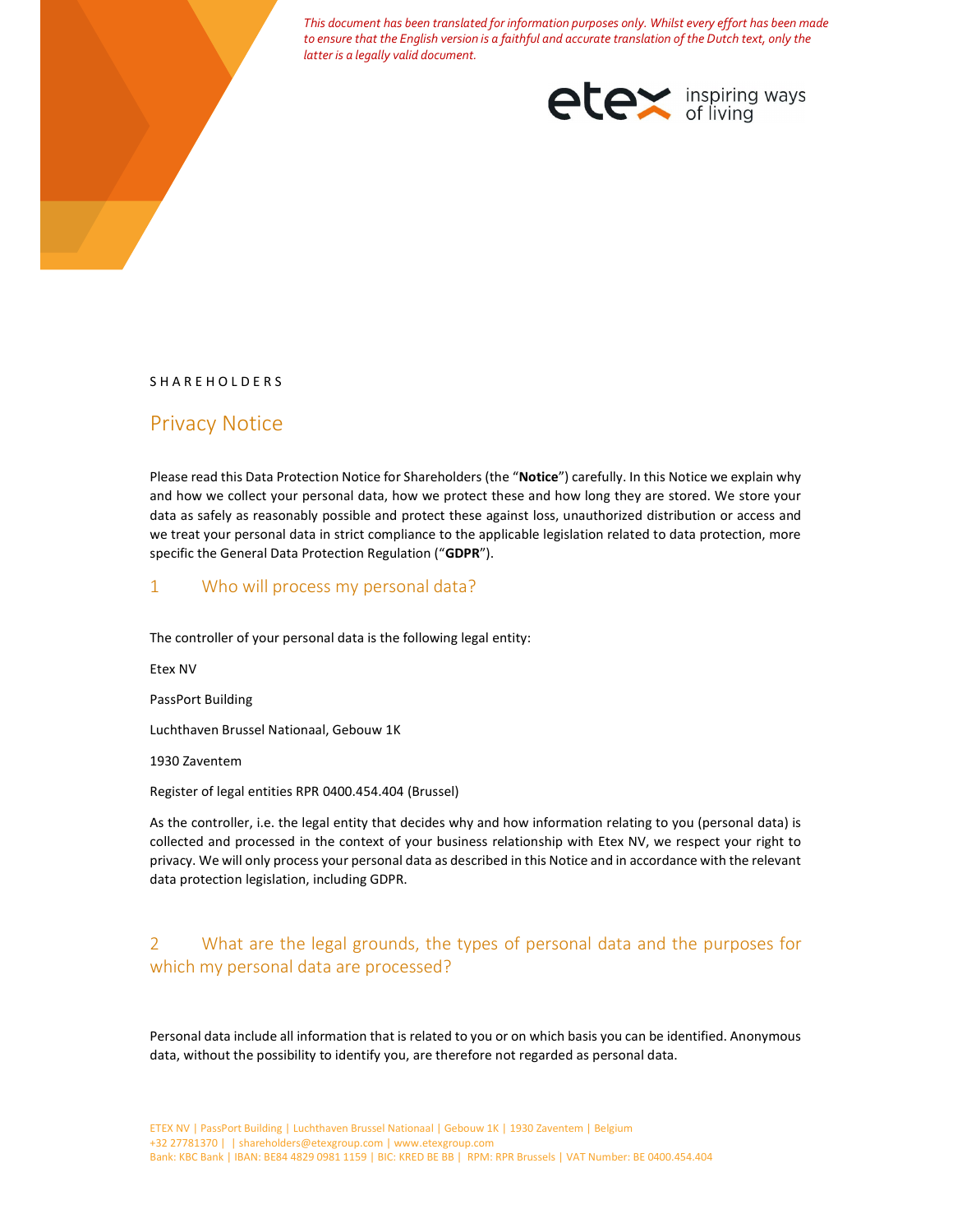In the table below you find an overview of which type of data is processed by us, for which purpose and which primary legal ground is invoked. We keep more details internally in the so-called record of processing activities.

| Purpose                                                                                                                                                                                                                 | Examples of personal data                                                                                                                                                                                                                                                                                                                                                                                                                                                                                                        | <b>Primary legal</b><br>ground                  | Retention period (*) of<br>your personal data for:                           |
|-------------------------------------------------------------------------------------------------------------------------------------------------------------------------------------------------------------------------|----------------------------------------------------------------------------------------------------------------------------------------------------------------------------------------------------------------------------------------------------------------------------------------------------------------------------------------------------------------------------------------------------------------------------------------------------------------------------------------------------------------------------------|-------------------------------------------------|------------------------------------------------------------------------------|
| to manage the share<br>register, administer<br>shareholdings, and<br>communication with<br>shareholders (e.g.<br>invitation for the<br>annual shareholders'<br>meetings, convening<br>notices, other<br>communications) | 1. Identification data: name, first name;<br>2. Contact details: address, e-mail address;<br>3. Financial details: bank account number,<br>identification of the bank - only for distributions<br>to shareholders registered in the share register;<br>4. Information regarding the shares held by you:<br>e.g. number and type of shares;<br>5. and the above information with regard to<br>represented 'one-man' legal entities that are<br>(former, current or future) holders of Etex shares<br>and/or investors of/in Etex. | legal obligations<br>and legitimate<br>interest | For as long as we are<br>legally required to<br>maintain this<br>information |
| to pay dividends and<br>other distributions to<br>Etex shareholders                                                                                                                                                     | 1.Identification data: name, first name;<br>2. Information regarding the shares held by you:<br>e.g. number and type of shares;<br>3. the above information with regard to<br>represented 'one-man' legal entities that are<br>(former, current or future ·) holders of Etex<br>securities and/or investors of/in Etex;<br>4. and financial details: bank account<br>number, identification of the bank-only for<br>distributions to shareholders registered in the<br>register of nominative shareholders;                      | legal obligations                               | For as long as we are<br>legally required to<br>maintain this<br>information |

(\*) We will retain your personal data in accordance with the retention periods set out in the above table. These retention periods included in our data retention policy are dictated by: applicable statutory/legal requirements; industry guidelines, and for those data categories for which no express statutory or legal requirements apply, certain other determining factors such as the need to prove or enforce a transaction or contract, enforce our policies, etc.

## 3 Where do your personal data come from?

From the information provided by the shareholder or your bank.

## 4 Who will have access to my personal data?

The persons at Etex who need to know in order to provide the services described in the above table and for the payments of dividends the necessary information is shared with your bank.